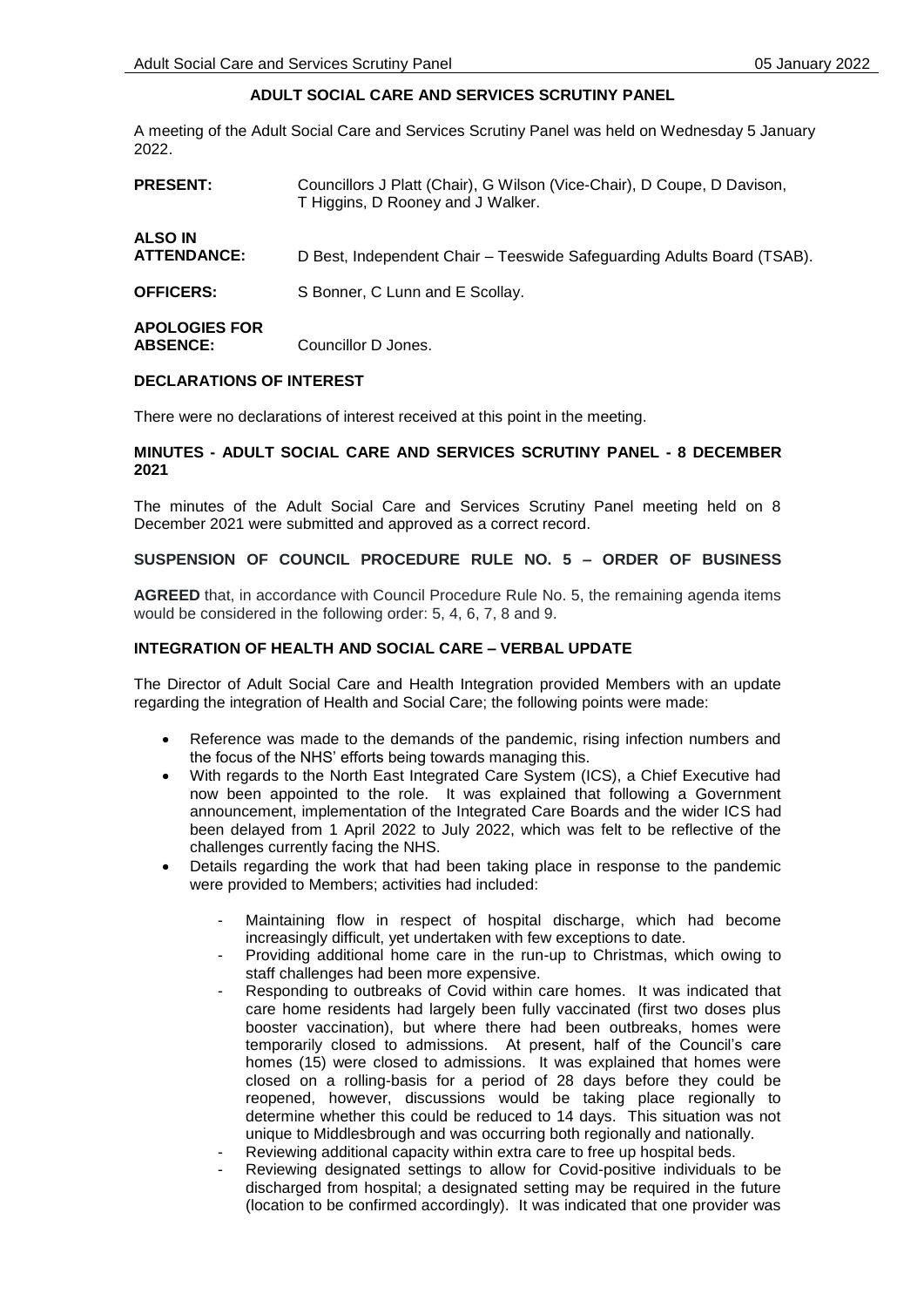able to offer two units of 15 beds per unit if required, although this would need to be authorised by the Care Quality Commission (CQC) and commissioned by the Hospital Trust.

The Director concluded by highlighting the dynamic nature of the current situation, which was being monitored on a daily basis.

During the discussion that followed, Members asked a number of queries of the Director. In response, the following information was provided:

- With regards to people being allowed to visit their relatives in care homes at the present time, it was indicated that this would depend upon the respective care home, e.g. whether there was currently an outbreak; whether visits could be facilitated, etc. Reference was made to the first lockdown period and the additional resources that had been allocated to assist with this during that time. It was explained that the priority at the moment was trying to ensure that admissions could continue, whilst keeping outbreaks down. Mention was made of several regional hospitals that had taken the decision to reduce visiting at the current time.
- Regarding hospital admissions and the availability of ambulances, the panel heard that in the days preceding Christmas and New Year, in-patient Covid figures had doubled, although increases in critical patient numbers were not being seen (potentially due to the effectiveness of the vaccination programme, or the Omicron variant affecting people differently). Conversely however, the full impact of socialising over the festive period had yet to be seen, and there were unvaccinated individuals in Middlesbrough. Reference was made to staffing issues currently being experienced as a consequence of isolation requirements, which had impacted service continuity.
- In relation to a shortage of lateral flow tests and the impact that this had had on care homes, Members heard that the Council was providing as much assistance with this as possible. It was indicated that Public Health had received a blanket allocation of test kits several months ago for working with vulnerable groups. A small stock of these were still available and currently being provided to care homes and domiciliary care providers to help ensure that work could continue.
- In terms of mandatory vaccinations for care home staff, it was explained that two vaccinations were mandatory; some staff had left the sector as a consequence of this. Consideration was now being given towards coverage of the booster for staff, with work continuing to take place this week.
- Regarding designated settings, it was explained that certain prescribed staffing levels were necessary in order for these to operate, with assessment and sign-off by the CQC. Staffing would be a combination of care home and agency staff; ongoing monitoring would be undertaken.

The Chair thanked the Director for the information presented.

## **NOTED**

## **TEESWIDE SAFEGUARDING ADULTS BOARD - ANNUAL REPORT 2020/2021 AND STRATEGIC BUSINESS PLAN 2021/2022**

The Chair welcomed Darren Best, Independent Chair of the Teeswide Safeguarding Adults Board (TSAB) to the meeting, who was in attendance to update Members on the Board's Annual Report 2020/2021 and its Strategic Business Plan 2021/2022. The following matters were raised as part of the update:

- Implications of the Care Act 2014 with regards to safeguarding responsibilities.
- Differences between child and adult safeguarding legislation and practice.
- The responsibilities of Local Authorities within adult safeguarding and the publication of the annual report, as presented.
- The role of the TSAB Chair.
- The reasoning behind the establishment of a single TSAB for the four Teesside Local Authorities.
- The main considerations of the annual report and the positive outcomes identified within it, including:
	- The breadth of partnership work being undertaken:
	- The various agencies involved in safeguarding and the high levels of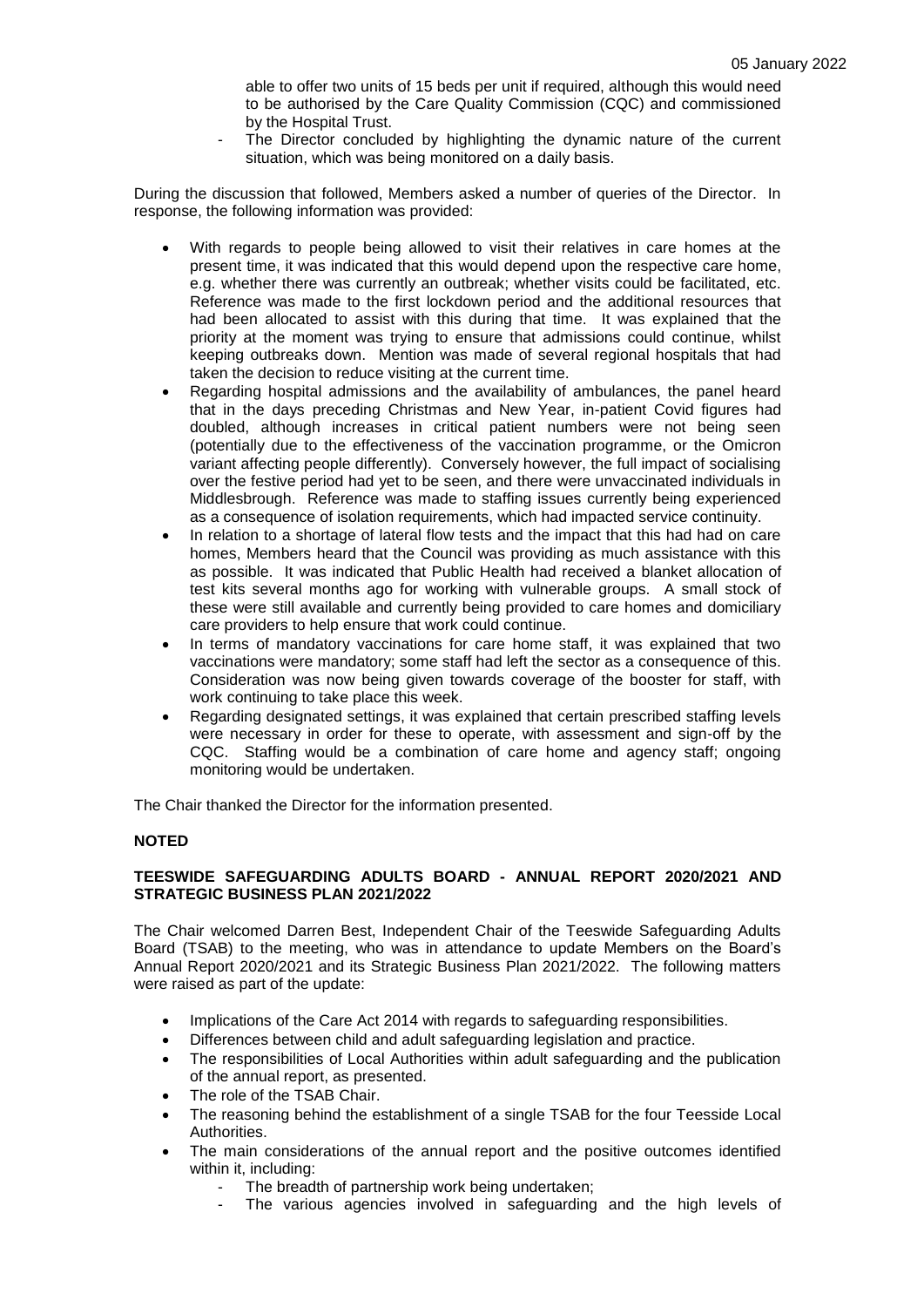engagement achieved;

- A genuine openness to learning and development;
- The role of the TSAB Sub Boards and the work carried out; and
- Serious case reviews and the partnership work and learning achieved.
- Priorities for 2021/2022, which had been changed to 'I' statements: the purpose of this change was to remind of TSAB's service recipients by approaching from the perspective of the service user or carer.
- Performance Indicators four out of five had been met; only one had been missed by 2%. It was explained that in terms of the percentage of people satisfied with their enquiry outcome, 73% had been achieved. However, this did appear more promising for the current year.
- The challenges identified within the report, including:
	- The very complex environment that adult safeguarding operated in, which the pandemic had added to; praise was offered to all those working in the sector.
	- The breath of adult safeguarding, which had grown significantly since the 1990s, and now included such issues as homelessness and self-neglect.
	- How the voice of service users and carers could best be heard in terms of service delivery from the Local Authorities.
	- Work to be undertaken in respect of domestic abuse: the impact on families and links to areas such as children's safeguarding; homelessness; trafficking; and financial abuse.
	- Staffing and training reference was made to the impact of the pandemic; a lack of both staff and resources; recruitment challenges in terms of competition from online retailers; consideration that will need to be given towards supporting staff and ensuring sufficient training.
- Data reference was made to the general trajectory of the adult safeguarding reports that had been received and, from those, the percentage converted into formal Section 42 enquiries under the Care Act. Consideration was given to the scenario of a rise in the number of cases and enquiries, and whether this was positive or negative – i.e. positive in that there was increased awareness and reporting of issues, or negative in that it was a significant and increasing problem. It was felt that, due to the amount of good work taking place, an increase in the trajectory was a positive occurrence. In terms of the conversion rate from case to formal enquiry, this was circa. 50% nationally, which was reflected locally. It was highlighted that there were no concerns in terms of Middlesbrough's data / trajectory at the present time.

During the discussion that followed, Members asked a number of queries of the Independent Chair and the Director of Adult Social Care and Health Integration. In response, the following information was provided:

- Following the indication that 36% of safeguarding concerns had originated from care home settings, it was explained that there had been an increase in the numbers from care homes during the first 12 months of the pandemic, but which had decreased since 31 March 2021. It was explained that concerns arising from care homes had been at 50% a couple of years ago, prior to safeguarding training being rolled out to care homes. Concerns from care homes related from relatively minor to more serious matters; often it was the care home flagging issues to seek assistance with rectifying issues. The rates had been consistent with care homes in Middlesbrough and other areas. Reference was made to the reopening of care homes and the work that would be undertaken to determine how this had impacted the data. Concerns were expressed for people living independently in community settings in that some situations potentially giving rise for safeguarding concerns could remain unidentified.
- With regards to the processes involved in undertaking serious case reviews, particularly in terms of consultation with respective agencies, it was explained that cases were looked at from the perspective of the individual and then contact made with the agencies that the individual may have been involved with. The processes involved were outlined to Members, including the role of the TSAB; details around scope and timelines; and how agencies to be consulted were agreed. Reference was also made to the role of independent reviewers in undertaking such case reviews.
- In terms of potential gaps regarding organisations involved in TSAB activities, particularly third sector, it was explained that there were some organisations involved, but it would be unmanageable to involve every single one (e.g. meetings currently involved 35 different representatives). It was therefore important to keep those remaining organisations engaged through other means, as the connections and